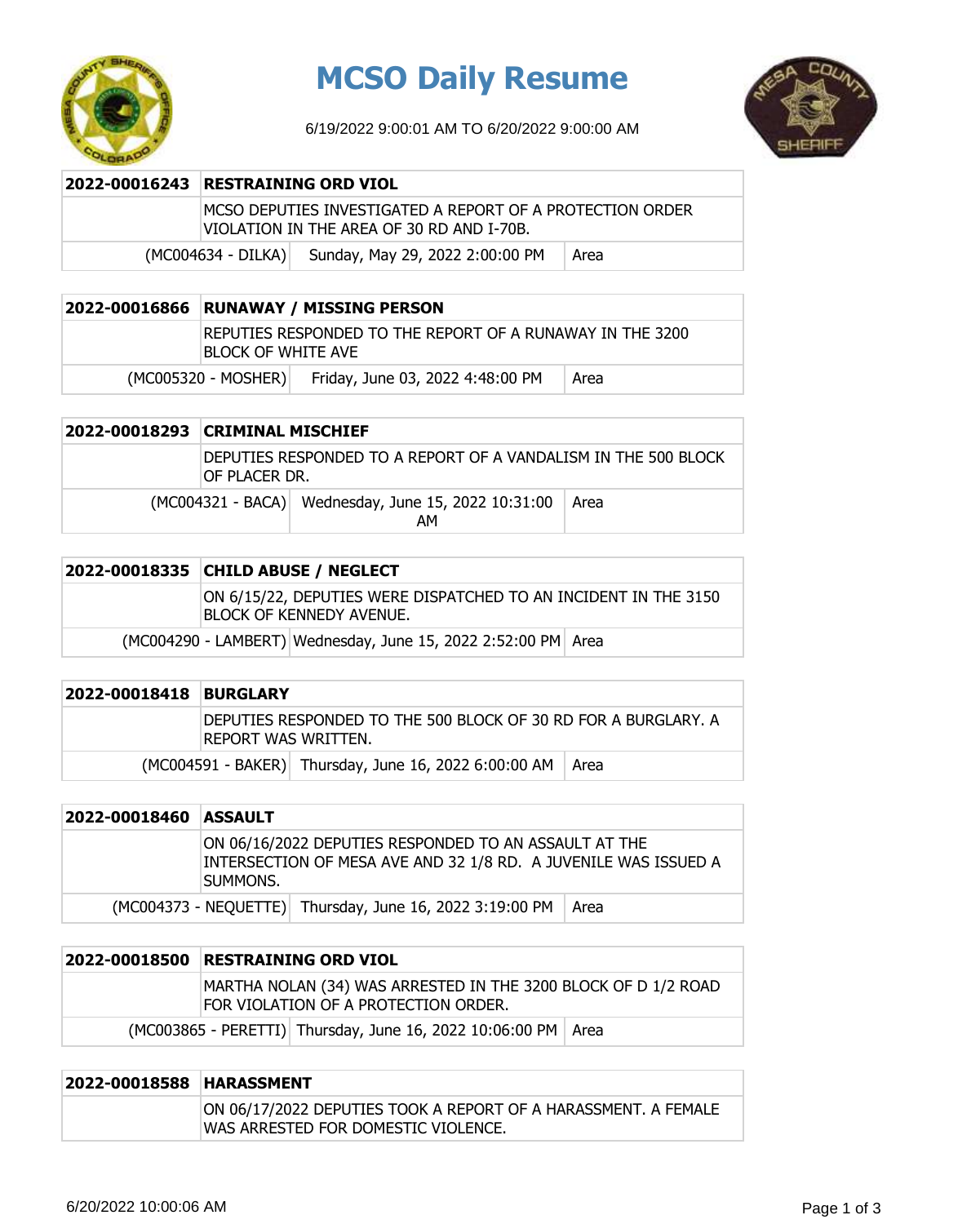|  | (MC004373 - NEQUETTE) Friday, June 03, 2022 12:00:00 AM   Area |  |
|--|----------------------------------------------------------------|--|
|--|----------------------------------------------------------------|--|

| 2022-00018594 BURGLARY |                      |                                                                                                                                    |      |
|------------------------|----------------------|------------------------------------------------------------------------------------------------------------------------------------|------|
|                        |                      | DEPUTIES RESPONDED TO THE 3200 BLOCK OF MESA AVE FOR REPORT OF<br>A BURGLARY. FELIX CASTILLO, AGE 46, WAS ARRESTED ON NEW CHARGES. |      |
|                        | $(MCOO5096 - KREPP)$ | Friday, June 17, 2022 2:59:00 PM                                                                                                   | Area |

#### **2022-00018600 MENTAL HEALTH / ALCOHOL** On 06/17/22, Deputies took a report in the 600 block of Aspenwood Lane.  $(MCOO4191 - MORTON)$  Friday, June 17, 2022 3:52:00 PM  $\vert$  Area

| 2022-00018613 TRESPASS |                                                       |                                  |      |
|------------------------|-------------------------------------------------------|----------------------------------|------|
|                        | DEPUTIES RESPONDED TO A TRESPASS IN MIDLANDS VILLAGE. |                                  |      |
|                        | (MC004075 - REASONER)                                 | Friday, June 17, 2022 5:57:00 PM | Area |

#### **2022-00018620 RESTRAINING ORD VIOL** ON 6/17/22, JONATHAN ESTRADA, 31, WAS ARRESTED FOR A RESTRAINING ORDER VIOLATION THAT OCCURRED IN THE 500 BLOCK OF N PARK COURT. (MC003984 - BAILEY) Friday, June 17, 2022 3:09:00 PM | Area

| 2022-00018621 WARRANT ARREST |                      |                                                                                                                                                                 |      |
|------------------------------|----------------------|-----------------------------------------------------------------------------------------------------------------------------------------------------------------|------|
|                              |                      | JAMES BARKER, AGE 61 OF GRAND JUNCTION, WAS ARRESTED IN THE AREA<br>OF LITTLE PARK RD FOR TWO ACTIVE ARREST WARRANTS (DKT<br>D0392022CR457 AND M147FR202200206) |      |
|                              | (MC003479 - STRAUCH) | Friday, June 17, 2022 7:58:00 PM                                                                                                                                | Area |

| 2022-00018636 DRUG VIOLATION                                                                                                                                                   |      |
|--------------------------------------------------------------------------------------------------------------------------------------------------------------------------------|------|
| FRANK MINER, 61, WAS ARRESTED FOR POSSESSION WITH INTENT TO<br>DISTRIBUTE A SCHEDULE I/II CONTROLLED SUBSTANCE AND TWO<br>OUTSTANDING WARRANTS IN THE 2900 BLOCK OF NORTH AVE. |      |
| Friday, June 17, 2022 9:45:00 PM<br>(MC004075 - REASONER)                                                                                                                      | Area |

|                                                                  | 2022-00018745 WARRANT ARREST                                                                     |  |  |
|------------------------------------------------------------------|--------------------------------------------------------------------------------------------------|--|--|
|                                                                  | HEATHER YOUNG, 34, WAS ARRESTED FOR AN OUTSTANDING WARRANT IN<br>THE 2900 BLOCK OF RONDA LEE RD. |  |  |
| (MC004075 - REASONER) Saturday, June 18, 2022 10:50:00 PM   Area |                                                                                                  |  |  |

| 2022-00018757  WARRANT ARREST                                                                            |                                                      |      |
|----------------------------------------------------------------------------------------------------------|------------------------------------------------------|------|
| IDEPUTIES CONDUCTED A TRAFFIC STOP AT THE INTERSECTION OF D<br>ROAD AND 29 ROAD. A REPORT WAS GENERATED. |                                                      |      |
|                                                                                                          | (MC004329 - MEENS) Sunday, June 19, 2022 12:45:00 AM | Area |

| 2022-00018760 CRIMINAL MISCHIEF                                 |  |  |
|-----------------------------------------------------------------|--|--|
| ON 06/19/2022 DEPUTIES WITH THE MESA COUNT SHERIFF RESPONDED TO |  |  |